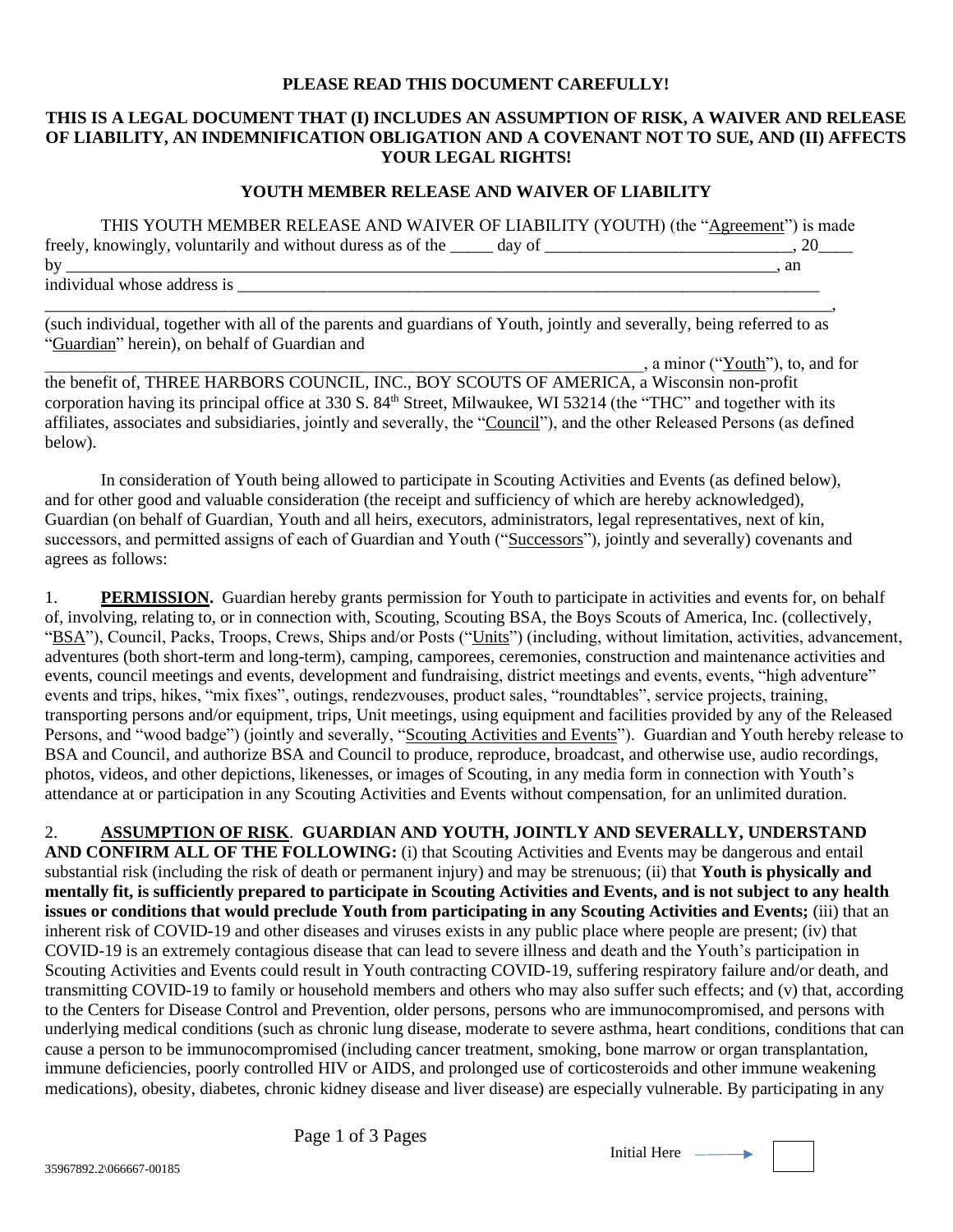Scouting Activities and Events, **Guardian and Youth, jointly and severally, knowingly, voluntarily, irrevocably, absolutely and unconditionally assume all risks and Losses (as defined below) now or hereafter related to, or arising from, any and all Scouting Activities and Events (including all risks and Losses for personal injury, illness, disease and viruses (including secondary transmissions, COVID-19 and exposure to COVID-19), death and/or property damage.**

3. **WAIVER AND RELEASE**. **Guardian and Youth, jointly and severally, do hereby knowingly, voluntarily, irrevocably, absolutely and unconditionally release and forever discharge, and agree to hold harmless and indemnify,** Council, BSA, and their respective directors, officers, employees, agents, volunteers, donors, chartered organizations, chartered organization representatives, and the successors and assigns of all of the foregoing (jointly and severally, the "Released Persons") from, **and covenant not to sue** any Released Persons for, any and all liabilities, claims, demands, costs, losses, obligations, causes of action, damages, deficiencies, expenses (including, without limitation, costs of investigation and defense and reasonable attorneys' fees and expenses), fines, penalties, judgments, awards and assessments of any kind (whether arising from tort, contract or otherwise and whether caused wholly or in part by the negligence, fault or other misconduct of any of the Released Persons or other volunteers) ("Losses"), which Youth or any Successors may now or hereafter suffer or experience in connection with or as a result of (i) any Scouting Activities and Events and (ii) any first aid or medical or health treatment or service provided in connection with any Scouting Activities and Events or otherwise. This waiver and release shall not apply to any Losses found to have resulted from the Released Person's intentional and/or grossly negligent acts.

4. **INSURANCE**. Guardian shall take reasonable care to provide for the health and safety of Youth and others in connection with any Scouting Activities and Events. Guardian and Youth, jointly and severally, understand and agree: (i) that the Released Persons expressly disclaim responsibility for providing, and are under no obligation to provide, any health, medical, disability, travel or other insurance ("Insurance") for the benefit of Youth or any other person; (ii) that Guardian is expected to, and has and will, maintain in effect appropriate and sufficient Insurance that covers Youth and Youth's participation in Scouting Activities and Events and such Insurance is Youth's primary insurance coverage and will be the insurance of first resort before contribution by any other insurance for any other person, including accidental death and dismemberment insurance and accident medical insurance; and (iii) Guardian and Youth are, and shall remain responsible for, payment of such hospital, physician, ambulance, dental, medical or other services as are obtained for Youth. Guardian and Youth, jointly and severally, consent to receive any medical treatment deemed advisable by others for any injury or harm to Youth during any Scouting Activities and Events.

5. **COMPLIANCE.** In connection with Youth's participation in any Scouting Activities and Events, Youth shall comply with all applicable laws, rules, regulations and executive orders, and the Charter, Bylaws, Rules and Regulations of BSA, and all policies, rules, regulations, orders, operations manuals and other applicable literature, and requests of BSA and Council (including, without limitation, the Guide to Safe Scouting, all applicable BSA codes of conduct, the Scout Oath, the Scout Law, the Explorer Code, camp policies and youth protection policies) (collectively, "BSA Policies").

6. **ASSIGNMENT AND SUCCESSORS.** This Agreement will apply to, be binding in all respects upon, and inure to the benefit of the heirs, executors, administrators, legal representatives, successors, and permitted assigns of Guardian and Youth, jointly and severally. Each and all of the Released Persons are hereby designated and identified as named third-party beneficiaries of this Agreement with the right to enforce this Agreement.

7. **GOVERNING LAW.** This Agreement shall be deemed to have been made and shall be governed by and construed and interpreted in accordance with the laws of the State of Wisconsin without regard to such jurisdiction's principles of conflicts of law. Guardian, Youth, Successors, Council and the Released Persons submit to personal jurisdiction in the State of Wisconsin for the enforcement of the provisions of this Agreement and waive any and all rights to object to such jurisdiction for purposes of enforcing this Agreement. **Guardian and Youth, jointly and severally, agrees that this Agreement is intended to be as broad and inclusive as is permitted under the laws of the State of Wisconsin, other Applicable Laws, and the BSA Policies referenced above.**

8. **NO REVOCATION; SEVERABILITY.** Guardian and Youth, jointly and severally, hereby unconditionally and irrevocably waive any right to revoke this Agreement and acknowledge that this Agreement is continuing in nature and